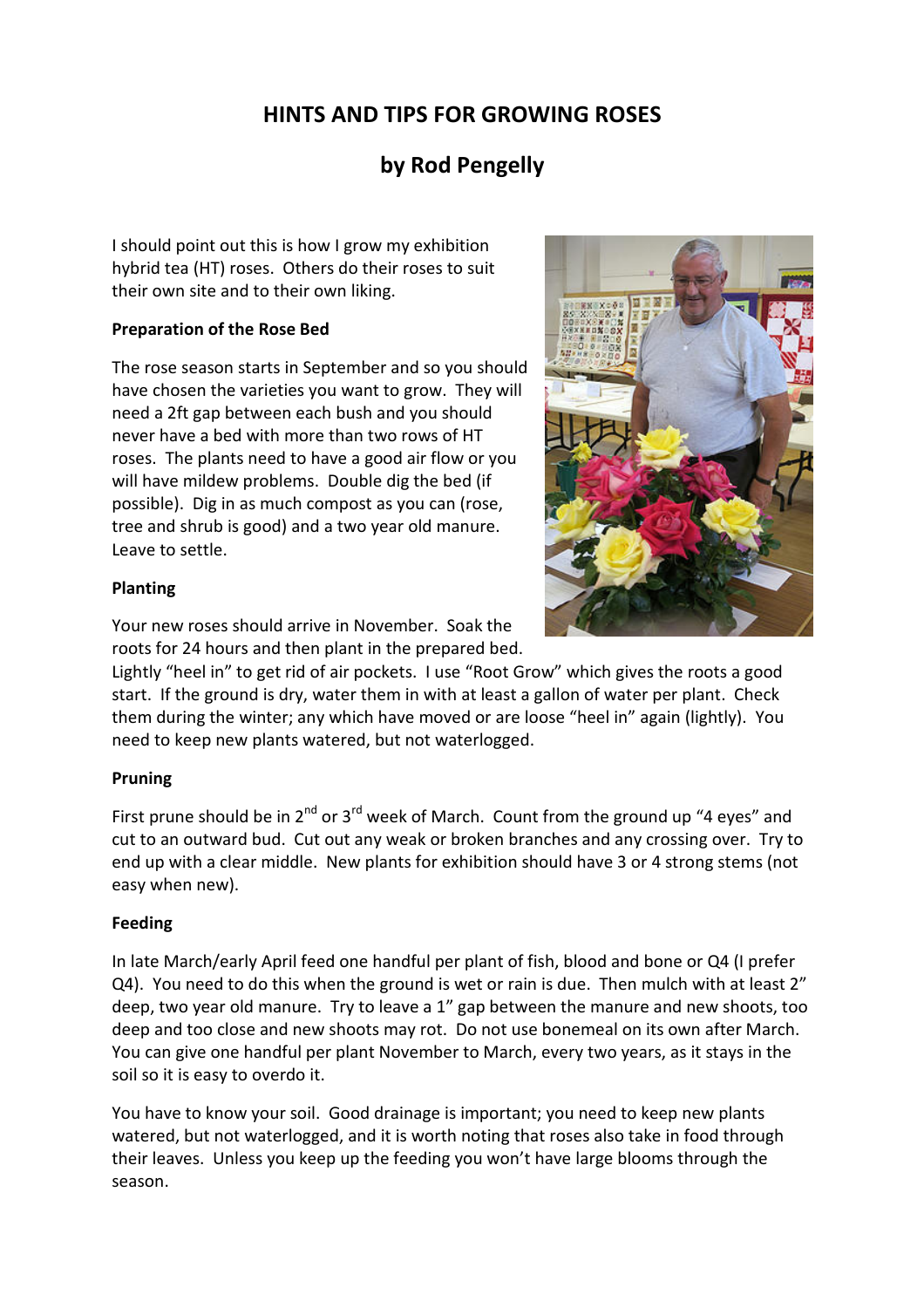In late May feed one handful of fish, blood and bone around each plant, then in late July feed one handful of Q4 around each. Unless wet, always water in.

Try not to dig around plants. If kept moist, lots of small feeding roots will grow out from the plant and will be destroyed by prolonged dryness or digging. If the mulch was deep enough there will be few weeds, but they must be removed when seen.

There is a very old book "The Rose Expert" by Dr. D. G. Hessayon, very out of date, but it has a good section on rose care. Get hold of one (available on Amazon): it will help.

### Diseases

As soon as new leaves are showing, spray with Rose Clear and every 10 days spray with "Uncle Tom's Rose Tonic" (used at the Royal National Rose Society Garden, St. Albans); this a 100% natural product. Always pick up all fallen leaves in future winters, as this helps to stop black spot. As soon as you see mildew (caused by cold nights or dry soil) soak the plants with Rose Clear and repeat again within 2 weeks. Don't remove new dark red shoots, but keep an eye on the plants for weak shoots and insect damage. Get a routine going for spraying. Spray the whole plant, under the leaves as well as this is where the insects hide.

Exhibition roses are large, high-centred and must be clean. Most insect damage occurs when the rose is tight in bud. As the bud opens the damage is noticeable, which is too late.

### **Varieties**

Anyone can grow roses. Start with one bed of maybe three varieties and look after them. Go on the internet. There are good growers of roses. Ask "What is good for exhibiting?"

### Good Starting Roses

Red – Red Devil or Loving Memory / Yellow – Tom Foster or Elina (Peaudouce) Pink – Pink Favourite, Andrea Steltzer, Savoy Hotel, Barbara Streisand (beautifully scented).

There are lots of good roses. It's unfortunate that they have to like your soil. I've tried roses that have won, but they don't always grow well in my conditions, which is why I suggest three varieties to start. A rose will even grow well in one garden, but not just down the road. After all you are competing against the weather. If it was easy, where is the challenge?

### Growing in 50cm Pots

Also, I have lots of 50cm pot that grow top roses. They just need a little more food, but must never dry out. Roses in pots cannot go looking for food and water.

I put 2" of manure in the bottom with a handful of bonemeal. Fill with a 50/50 mix of compost and/or John Innes No.3 and rose, tree and shrub compost (pre-soaked). Plant, firm down and water well. Then add 1" of manure around the rose. Don't waterlog but don't let it dry out. Pots need to drain so need to be clear of the ground and will need a little extra feeding when in full growth.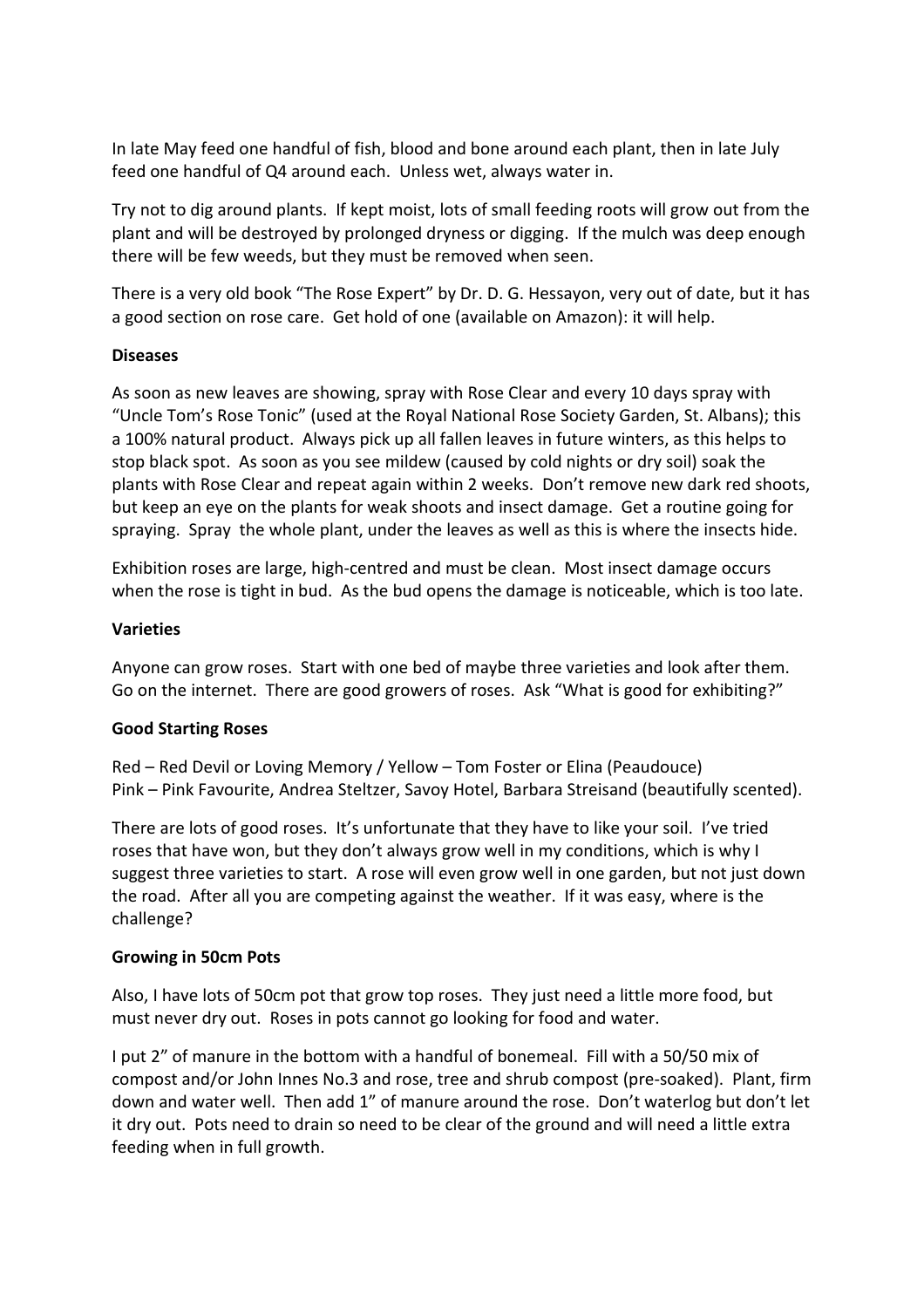#### Show Roses – Rosa HTs

You need all the energy going into the main bud so remove side buds and side shoots so you are left with at least 12" of usable stem as soon as large enough to handle. Take care not to damage the leaves. If you don't do this or don't feed, the second flush will have short shoots.



Again, the weather plays a part. As it has been cold this year, my second flush shoots have been too thin.

### Showing for a Saturday

Cut blooms less than half open Friday am. Cut with long stems (well grown roses should have good stems and leaves). Stand in a bucket full of water and keep cool.

Saturday – take spare blooms. Try and keep stems moist and don't let blooms knock against each other. Cut oasis to fit vase and soak. Cut at least ½" off each stem to take up water. Try and keep blooms uniform. In a single bloom class get the bloom front facing. In a three bloom class try to get the top bloom 12" to 14" in height. The two other blooms need to be lower, but the same height as each other.